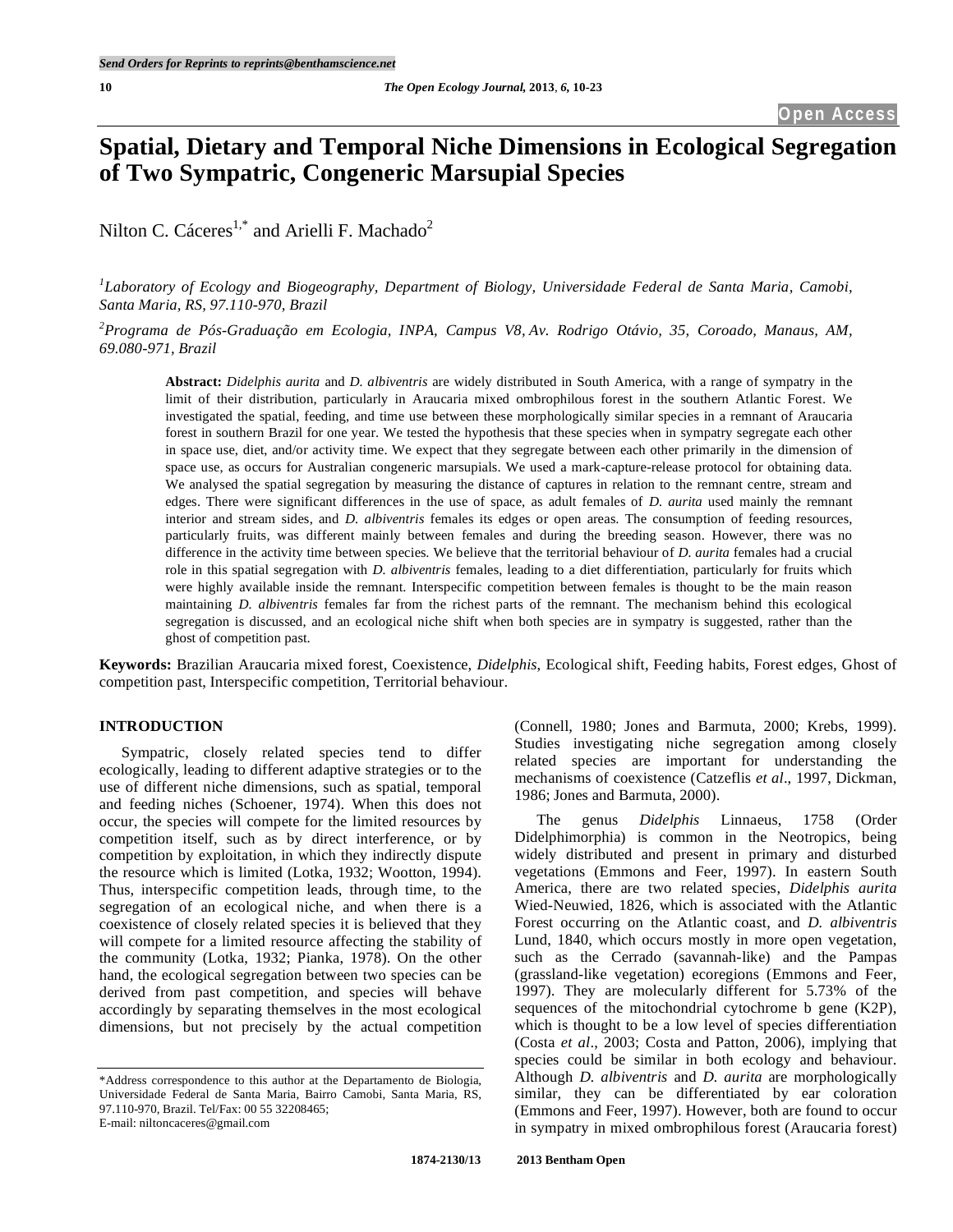of southern Brazil (Cáceres *et al*., 2007), an upland Atlantic Forest formation where the Brazilian pine *Araucaria angustifolia* (Bertol.) Kuntze is common. Sympatry of the two species occurs also in a narrow north-south zone between the Atlantic forest and Cerrado ecoregions (Cerqueira, 1985; Emmons and Feer, 1997; Varejão and Valle, 1982). This sympatry remains poorly understood because it is not known exactly how the two species behave in micro-sympatry in terms of resource use. In the Araucaria forest, when not in sympatry, it is expected that *D. aurita* occurs mostly in forested sites (Cáceres *et al*., 2007; Davis, 1945; Gentile and Fernandez, 1999; Pires *et al*., 2002), and *D. albiventris* in open grassland-scrubland areas as well as forested sites (Cáceres, 2002; Sanches *et al*., 2012; Talamoni and Dias, 1999).

The breeding season of both *D. aurita* and *D. albiventris* in the study region begins in July and extends until January or April according to the species (Cáceres, 2000; Cáceres and Monteiro-Filho, 1998), but the duration is latitudedependent in the species range (Rademaker and Cerqueira, 2006). During this time, reproductive females of *D. aurita* are territorial, segregating spatially, possibly to ensure food resources (Cáceres, 2003). *Didelphis aurita* females can also be found preferentially near water courses when dwelling in a forest remnant (Cáceres and Monteiro-Filho, 2001), showing a tendency to consume food resources found in such wetter sites (Cáceres, 2003; Mendel *et al*., 2008). *Didelphis aurita* males increase their movement rate, reaching different forest fragments during the reproductive season to search for oestrous females (Cáceres and Monteiro-Filho, 1998), hence showing a more unpredictable pattern of movement (Mendel *et al*., 2008). These characteristics are also expected to occur in the congeneric *D. albiventris* (Cáceres, 2000). During the breeding season of *D. aurita*, and probably of *D. albiventris*, there are many seasonally ecological and behavioural changes in each of the sexes, such as the extended lactation time and associated parental care for females (Cáceres, 2000, 2003; Gentile *et al.,* 2004; Mendel *et al.*, 2008).

*Didelphis aurita* and *D. albiventris* are primarily generalists with regard to food habits. They are known to be opportunists and consume various sources of food, from fruits to insects and small vertebrates, in the Atlantic Forest (Cáceres, 2002, 2003; Cáceres and Monteiro-Filho, 2001; Cáceres *et al*., 1999; Carvalho *et al*., 2005). Information available for these two species living in sympatry is scarce, but indicates that differentiation in consuming more food items is related to their primary habitat. It appears that *D. aurita* can eat more forest food items than *D. albiventris* when in sympatry. In fact, evidence for this is the consumption of more fruits from the forest interior by *D. aurita* than *D. albiventris*; for instance, this latter species can eat more fruits from ruderal and grassland plants (Cáceres and Monteiro-Filho, 2001, 2007; Cáceres, 2002).

Regarding activity, *D. aurita* and *D. albiventris* are nocturnal (Emmons and Feer, 1997). For *D. aurita*, this species decreases its time of activity throughout the night, but activity can continue all night to dawn (Cáceres and Monteiro-Filho, 2001). It is expected that *D. albiventris* follows the same activity pattern of *D. aurita*, and mainly in sympatry, but no evidence has been reported.

Studies dealing with the mechanisms of coexistence among sympatric marsupials are plentiful in Australia (*e.g.* Dickman, 1986; Jones, 1998; Jones and Barmuta, 2000; Kaufmann, 1974), but they are rarer in South America, where there are no studies on the ecological dynamics of sympatry involving *D. aurita* and *D. albiventris*, and fewer still for any Neotropical congeneric, sympatric marsupial species regarding ecological segregation (but see Catzeflis *et al*., 1997). Therefore, it is important to address the resource exploitation and associated behaviour of these two species in a vegetation physiognomy that allows the sympatry of both species, such as the Araucaria forest, in the upper parts of the Atlantic Forest biome (IBGE, 1992). Studies on ecological niche segregation between congeneric species are important in order to better understand the dynamic of coexistence of two closely related species, by identifying which niche dimension plays an important role in ecological segregation. In Australia, small carnivorous marsupials segregate more spatially than temporally when coexisting sympatrically (Dickman, 1986; Jones and Barmuta, 2000).

Thus, we tested the hypothesis that when the species *D. aurita* and *D. albiventris* are living in sympatry, they differ in at least one dimension of the ecological niche as a mechanism of coexistence, since they are species of very similar form and size (Emmons and Feer, 1997) and closely related (Costa and Patton, 2006). We believe that the spatial dimension will be the key for the coexistence of both species sympatrically, since using the space differently will lead to alternative diets for such species, implying possible interference in the competition between species. Bearing in mind that the studied remnant is small (i.e., space is heterogeneous and limited), if a species uses its interior more, the other will use the edges and outside more, leading to possibly different diets. Therefore, we do not expect a difference only for diet and not for space, since this will imply exploitative competition between both species, which is more difficult to implement based on the knowledge of marsupial coexistence and behaviour (Dickman, 1986; Ginger *et al*., 2003; Jones and Barmuta, 2000). We believe that the territorial behaviour exhibited by *D. aurita* females (Cáceres, 2003) is key for this scenario, as this will primarily favour segregation of females of the two species in a spatial manner. We expect that *D. aurita* will select the central parts of the area, as well portions close to the stream; edges are expected to be less important in this possible spatial segregation because of the irregular form of the remnant, since the edges can be very close to the centre or to the stream headwater. We also believe that the active time will not be as important for the coexistence of both species, because opossums are extremely nocturnal (Emmons and Feer, 1997), which restricts the time required to adjust to the active time.

## **MATERIALS AND METHODS**

## **Study Area**

The study area is located in the municipality of Curitiba, Paraná state (25°25'S; 49°18'W) and belongs to the Cooperativa Paranaense de Energia Elétrica (COPEL) (Fig. **1**). The forest remnant has an area of five hectares with an irregular shape that is covered by mixed ombrophilus forest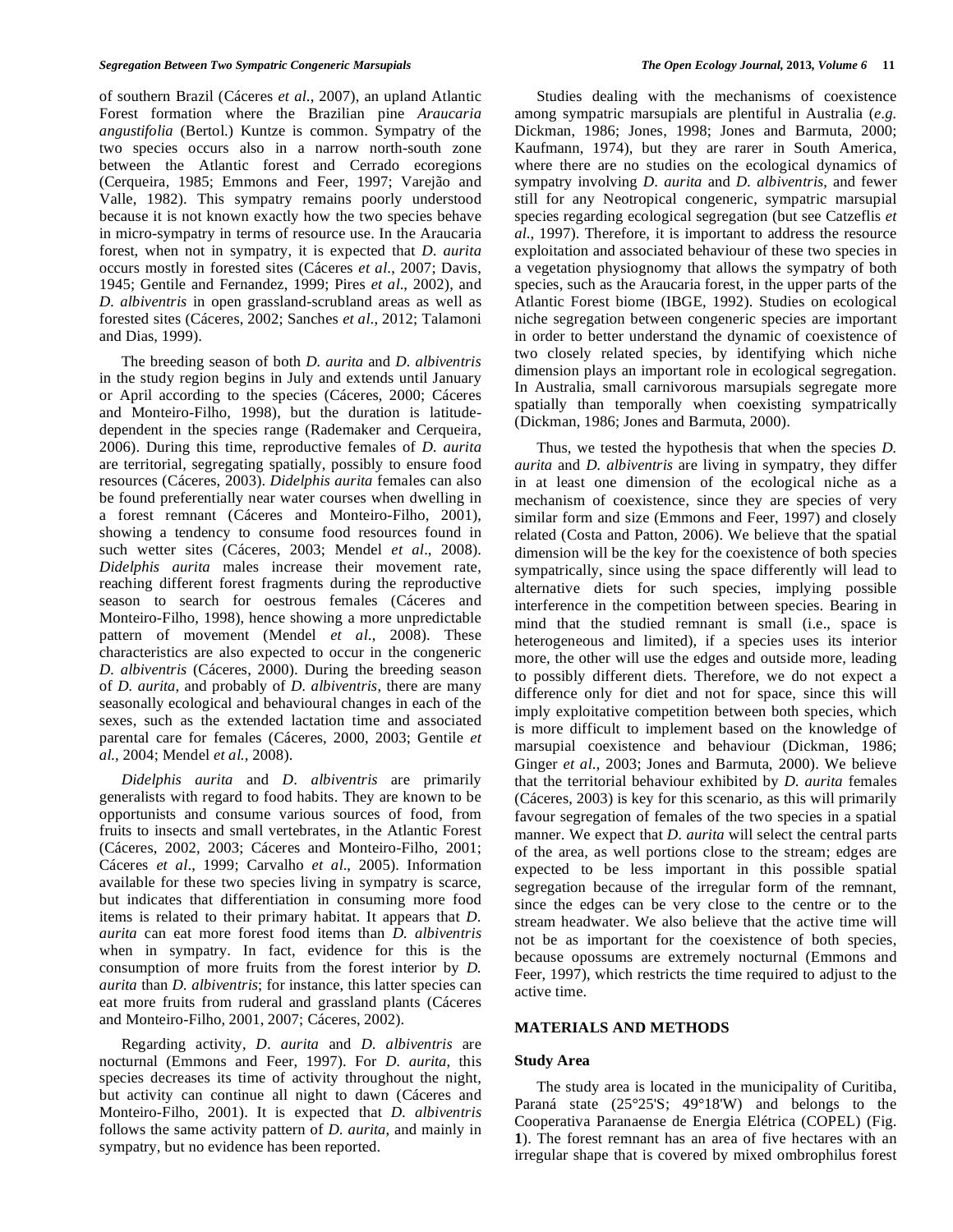

**Fig. (1).** Localisation of the study area in Southern Brazil (**A**) and its configuration (**B**) in a periurban region of Curitiba city, in Paraná state. Black circles are live traps inside the fragment and stars are outside it, in grasslands. Dotted area is a creek with a stream headwater in the remnant, dashed lines around the remnant are paved roads, and the white circle is the remnant centre. Source for map: National Geographic Society.

(Araucaria forest). *Araucaria angustifolia* is a common tree in the region. The area is mainly undisturbed, but there is some local disturbance and a considerable edge effect at distances from 5 to 20 metres from the sharp edge (seen by visual assessment of vegetation structure). There is a stream of clean water within the area, which receives polluted water immediately after leaving the remnant area. The stream averages 4 m in width and is inserted in a valley with a depth of about 5 to 6 m. The area is located in the urban limit of the city of Curitiba, and is surrounded by portions of ruderal and open areas, gardens, houses and paved streets. Barigüi Park, which is a green area of 140 hectares with mixed ombrophilus forest, is close to the study area. The average annual temperature in the region is 16.5°C, relative air humidity is generally high (averaging 81.5%), and the annual rainfall is 1,100-1,600 mm (Maack, 1981). The dry season is not well marked; April and August are the driest months and January and February the wettest (Cáceres and Monteiro-Filho, 2007).

Curitiba is at an altitude of 940 metres and is located in the Brazilian Southern Plateau, where the typical vegetation is mixed ombrophilous forest. This vegetation almost entirely occupies the plateau at an altitude above 500 metres in southern Brazil, but is currently uncharacterised, and is restricted mostly to small forest remnants. In addition to the *Araucaria angustifolia*, such a formation is typically composed of *Ocotea pulchella* and *Ilex paraguariensis,* accompanied by *Cryptocarya aschersoniana* and *Nectandra megapotamica.* Many species of the families Myrtaceae, Lauraceae and Solanaceae are also found and they are also common in dense ombrophilous forests (IBGE, 1992).

#### **Data Collection**

Opossum species were differentiated by cheeking their ear colours (Emmons and Feer, 1997); this is valid even for those with a young age class 3 (Eisenberg and Redford, 1999; Tyndale-Biscoe and Machenzie, 1976), which was the minimum class trapped here. Captures of animals were performed once a week from February 1995 to January 1996, using 32 traps arranged uniformly in the remnant area, and baited with banana, cod liver oil and peanut butter. Wire traps (national model similar to Tomahawk) with a size of 40x20x20 cm were installed in fixed points of the study area, and were located approximately 38 m from each other, arranged in the interior, edges and some open areas adjacent to the remnant (Fig. **1**). These cage traps were capable of capturing even large-sized opossums (up to 2.120 kg). Captured opossums were differentiated by sex and age (based on dentition: number of teeth erupted; Tyndale-Biscoe and Mackenzie, 1976), marked with ear holes for the identification of individuals, and released after manipulation.

Faeces were collected from the trap floors when the animal was released and the items were analysed and identified in a laboratory to record the diet of each species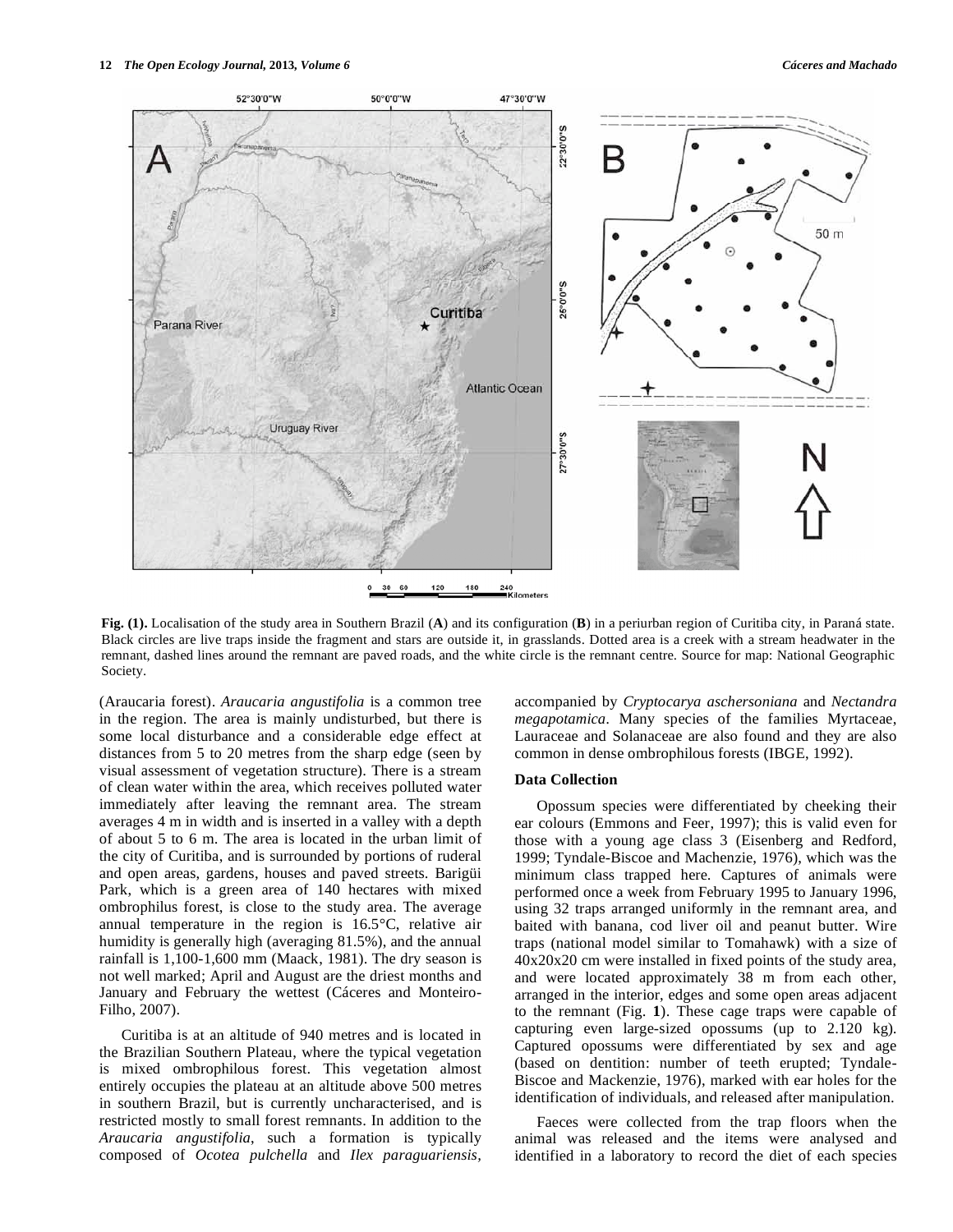(see Cáceres, 2002, for more details). Usually, all opossums left faeces when trapped. The frequency of occurrence of each identifiable food item (e.g. a given species of fruit, order of Arthropoda, or class of vertebrate) was determined by counting how many times each food item appeared in all faecal samples of an individual; i.e., only the presence and absence of each item was taken into account per faecal sample, and the presences were summed for a given individual and divided by the total faecal sample for that individual.

For examining the activity time of species throughout the night, nine one-night surveys were carried out from April 1995 to January 1996 (except June). These nocturnal rounds started at 18:00 h and finished at 08:00 h in each incursion. Night was divided into four periods, each with an interval of 3.5 h, and rounds to check the traps were performed in each of these intervals. In each period, captured individuals of both species of opossum were identified by their ear markings and were released immediately. With this procedure, first captures of each individual in each 3.5 h period during the night occurred, and some recaptures of the same individual were performed, but in different traps. In this case, only the first capture of each individual during each period was used for activity time, and only the first one during the entire night was used for spatial and dietary analyses previously described.

## **Mapping Capture Stations**

To analyse the space use between the species, we used the protocol of capture and recapture of individuals and an illustrated map of the remnant and its adjacencies (Fig. **1**). Each trap position was noted on a map of the study area, extracted from an aerial photograph, with a known scale (1: 2000); each trap position was located easily in the study area map, since we know the precise geography of the relief and vegetation particularities. Each position of each capture regarding different individuals of both opossum species in the trap grid was recorded. Based on this map, we measured the distance of each trap in relation to the remnant centre, stream and edges with the aid of a digital calliper (accuracy of 0.01 mm). Subsequently, each distance was converted into metres for analysis. We believe that this method has some potential errors, but is thought to be equal to or more efficient than using a GPS device, when considering the errors incurred when tracking a position via satellite, mainly due to obstruction by the forest cover. Given the small scale of the study area, we opted for this method, and estimated the error to be less than 5 m.

The centre of the remnant area was obtained from a central point of the circle circumscribed to its extreme borders, using the same map of the study area. The position of the stream, as well as the edges, was easily obtained from the map cited above.

We have chosen these methods to evaluate the distance of each individual capture regarding (1) the centre of the remnant and (2) the nearest portion of the stream in its interior, due to the known patterns of space used by *D. aurita*, whose individuals select sites within the remnant and mainly near the stream (Cáceres, 2003). If individuals of *D. aurita* select these sites within the remnant, it is plausible that a measure of distance from its centre or from the stream will be useful to understand the patterns of use of space by *D. aurita* and also those of *D. albiventris*, if the species segregate spatially from each other, as we hypothesised before. However, given the irregular form of the remnant, with the edges sometimes close to the stream headwater (Fig. **1**), the distance of each capture (3) to the nearest remnant edge was also computed for both species. All captures of a given individual were used for the measurements of distances to the remnant centre, stream, and edges.

## **Data Analyses**

To test whether individuals of the two species used the remnant area randomly, or if they spatially moved away in relation to the remnant centre, stream, or edges, resulting in a segregated pattern, we used the t test in the Bioestat software version 5.0 (Ayres *et al*., 2007). We chose this test because of its simplicity and ease of use when comparing data between two species. For this, we first averaged the captures for each individual, and then we used the mean distance in the t tests (Murtaugh, 2007). When the assumptions to use parametric tests were not met (e.g. homoscedasticity), we opted to use the non-parametric Mann-Whitney test because in a few cases assumptions were difficult to meet even with data transformation. All p-values here have one-tail probability as we tested whether the capture distances for *D. albiventris* were longer than the distances for *D. aurita* (Zar, 1984), which has shown an affinity to the interior and stream and to avoid edges more than *D. albiventris*, as previously hypothesised.

We have performed some tests regarding age, sex, breeding season, and combinations, to explore these different datasets for the spatial data. These tests involved 1) all individuals, 2) adults only 3) adult females, 4) adult males, 5) adult females during the breeding season, and 6) adult males during the breeding season. The non-breeding season was not assessed because of the lack of individuals for analyses. We considered the period from July to January as the breeding season and from February to June as the nonbreeding season (Cáceres, 2003).

Concerning the analysis of diet, the differences in the consumption of feeding resources between species were assessed by randomisation tests (one-way Randomisation Test Comparing Groups of Sampling Units), similar to the multiple analysis of variance (MANOVA) (Pillar and Orlóci, 1996) by using Bray-Curtis as a measure of dissimilarity among the sample units (different individuals) and food items as response variables. We tested five different datasets, one at a time for each analysis: 1) all individuals, 2) females, 3) males, 4) breeding season, and 5) non-reproductive season. For these analyses, the relative frequencies of occurrence of feeding items were counted for each individual of both species. These tests involving diet were run in the software Multiv 2.4 (Pillar, 2005).

In addition, the level of feeding overlap among the species was also analysed by calculating the Simplified Morisita Index (CH) by using proportions of a given resource per individual (Krebs, 1999). This index calculates the degree of overlap of resources between pairs of species, which ranges from zero (when there is no overlap of resources consumed) to 1.0 (when there is a total overlap of resources). We also tested the same five datasets mentioned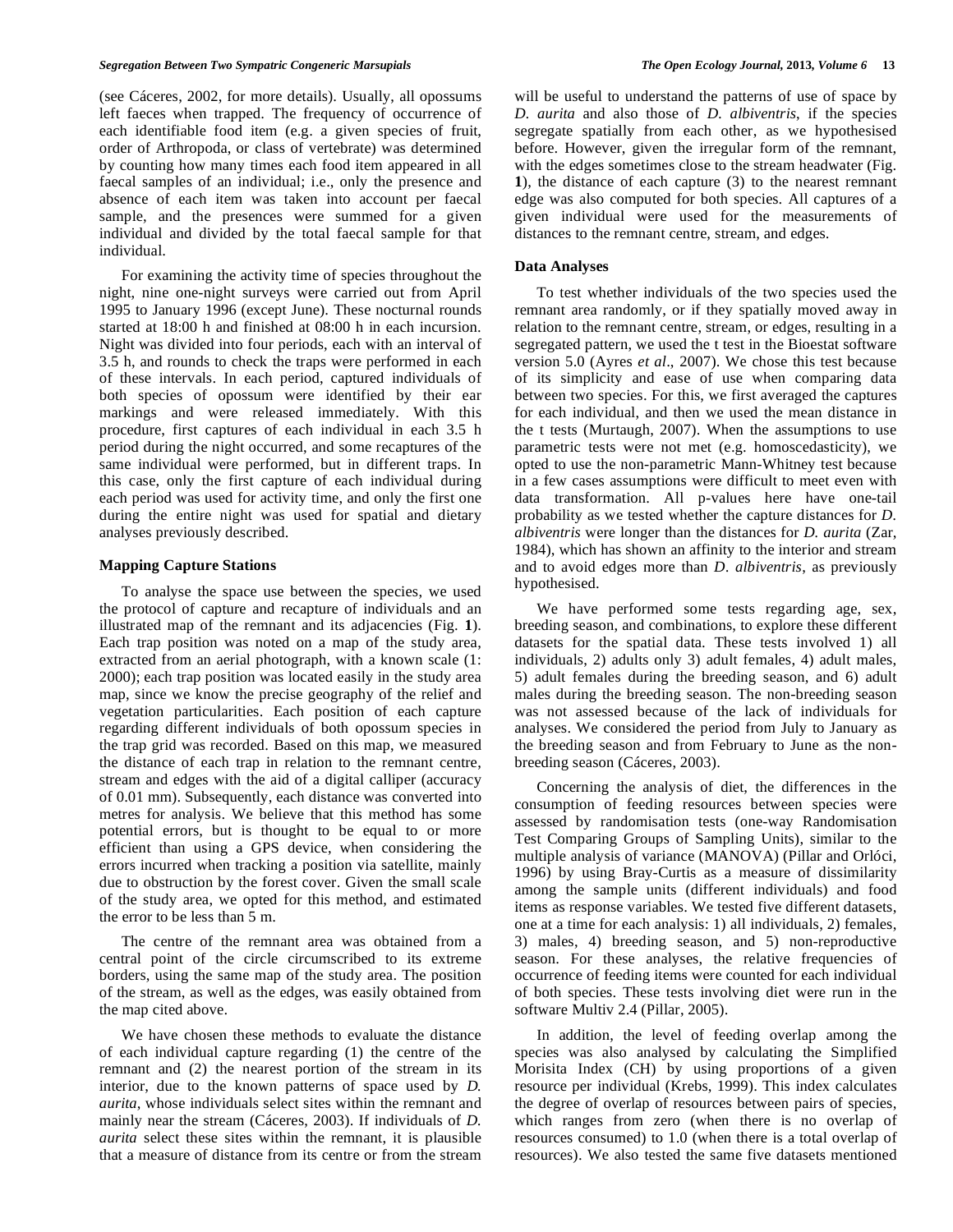



**Fig. (2).** Average capture distances from the remnant centre (**A**), stream (**B**), and edges (**C**) for adult females and males of *Didelphis aurita* and *D. albiventris*. Horizontal bars are means, boxes are standard deviations, and vertical bars are maximum and minimum amplitudes of the data. P-values are from one-tail t-tests (**A**, **B**) and Mann-Whitney test (**C**) comparing each sex between species. Negative distances in C mean captures outside the remnant (grassland).

above in this analysis, one at a time, as follows: 1) all individuals, 2) females, 3) males, 4) breeding season, and 5) non-breeding season.

For the analysis of nocturnal activity, the data were divided into four classes of time (18:00 to 21:29 h; 21:30 to 00:59 h; 1:00 to 04:29 h; 04:30 to 08:00 h). Then, captures of both species in each time class (without considering

recaptures) were counted by class. Later, the Kolmogorov-Smirnov test was used to test for significant differences in the frequency of occurrence of individuals from both species in the different time intervals. Different datasets were used: all individuals, adults, adult females, and adult females during the breeding season, for which data were available. This test was run using Bioestat software version 5.0 (Ayres *et al*., 2007).

#### **Results**

In general, there was a complete spatial segregation between adult females of each species, with the general absence of *D. albiventris* females in the remnant interior, coupled with the major presence of *D. aurita* females in such interior and close to the stream. Males of both species did not segregate spatially, overlapping among each other, as well as young with adults. Edges were not found to be important in this segregation. Results on diet corroborated the results on space use, with the same trends seen, such as females segregating more when considering the consumption of fruits. However, males also tended to segregate with regard to diet, except for fruits. Activity time was similar for both species during the night.

## **Use of Space**

In total, 253 captures were made during the entire sampling, with 192 captures of *D. aurita* (171 female and 21 male captures) and 61 of *D. albiventris* (30 female and 31 male captures). Captures represented 18 individuals of *D. aurita*, including 10 females and eight males, and 20 individuals of *D. albiventris*, with 13 females and seven males.

## **Captures Regarding the Remnant Centre**

For use of space considering all individuals including young, there was no difference for distances of captures between species when considering the central area of the remnant (t = -1.24, d.f. = 1, 36, P = 0.112). Considering only adult individuals of both species, this test revealed a significant difference for captures of *D. aurita* close to the remnant centre in comparison to *D. albiventris* ( $t = -1.94$ , d.f.  $= 1, 29, P = 0.031$  (Fig. **2A**).

The t test also confirmed the hypothesis of spatial differentiation by considering only adult females ( $t = -2.32$ , d.f.  $= 1, 16, P = 0.017$  (Fig. 3). However, the same pattern was not observed for adult males, showing that males of both species overlap spatially in the study area ( $t = -0.37$ , d.f. = 1, 11, P = 0.358) (Fig. **4**). Therefore, capture distances from the remnant centre were longer for *D. albiventris* females than for those of *D. aurita* females (Table **1**). This same pattern did not appear for males of the species (Fig. **2A**).

The t test also revealed the differential use of space only during the breeding season for adult females, with *D. aurita* females having short distances from the remnant centre than *D. albiventris* females (t = -2.01, d.f. = 1, 13, P = 0.033). Again, adult males did not differ from each other in the use of space during the breeding season (t =  $-1.03$ , d.f. = 1, 10, P  $= 0.163$ ). The t tests for the non-breeding season of both sexes were not performed because the number of samples was not sufficient in each case. Therefore, with regard to the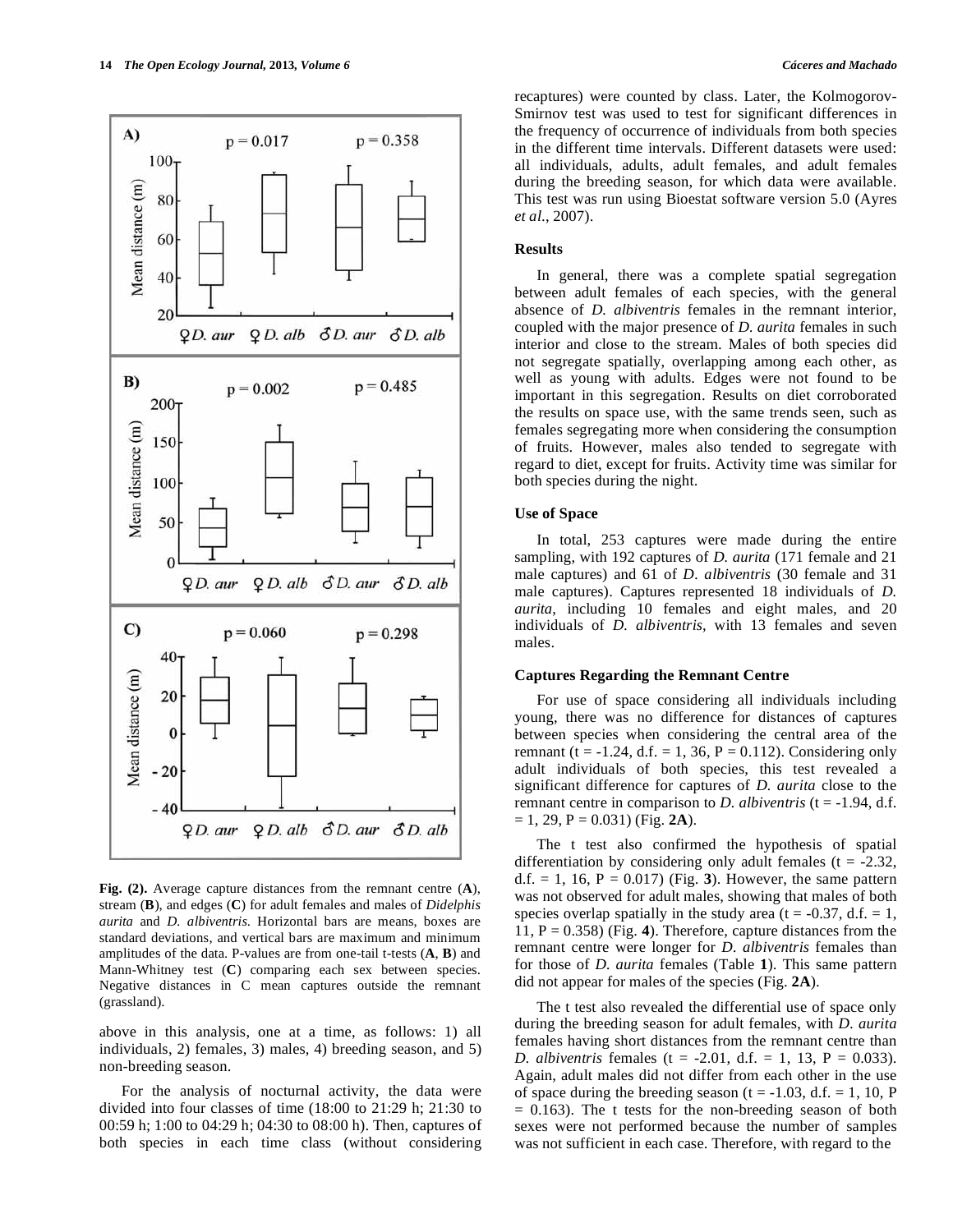

**Fig. (3).** Capture rates of the more frequent adult females of two sympatric species of *Didelphis* during the breeding season (July-January) in an Atlantic Forest remnant of southern Brazil. A, B, C and D show capture rates of females numbers 1, 6, 7 and 8 of *D. aurita*, with 5, 16, 21 and 5 captures, respectively. E and F are capture rates of female 7 and several *D. albiventris* females (n = 7 individuals), with 9 and 8 captures, respectively. Large and red points refer to traps with more captures (>75% quartile), intermediate-sized and orange circles refer to traps with intermediate level of captures, and small and yellow circles refer to traps with less captures (<25% quartile) of one individual (except in F). In F, each small and yellow circle refers to a unique individual of *D. albiventris* and intermediate orange circles refer to two different individuals captured in the same trap position. Large dots are non-used live traps, the dotted area is a creek with a stream headwater in the remnant, dashed lines around it are paved roads, the white circle is the remnant centre, and the scale line that covers the entire lower right corner of the remnant measures 53 m.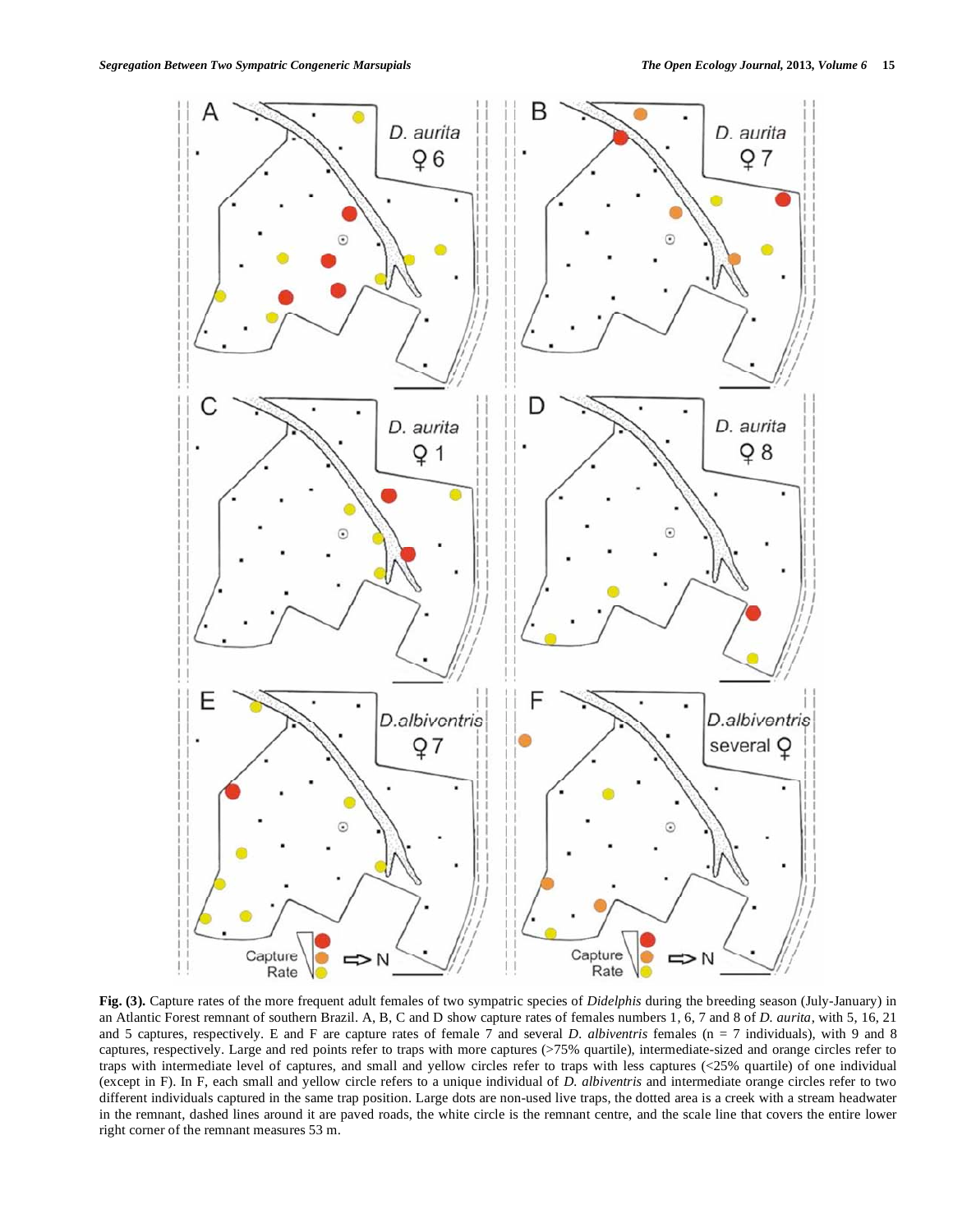

**Fig. (4).** Capture rates of the more frequent adult males of two sympatric species of *Didelphis* during the breeding season (July-January) in an Atlantic Forest remnant of southern Brazil. A and B show capture rates of males numbers 11 and 12 of *D. aurita*, with 8 and 6 captures, respectively. C and D show capture rates of male 4 (exceptionally captured from May to July) and several *D. albiventris* males (n = 5 individuals), with 6 and 6 captures, respectively. Large and red circles refer to traps with more captures (>75% quartile), and small and yellow circles refer to traps with less captures (<25% quartile) of one individual (except in D). In D, each small and yellow circle refers to the capture of a unique male individual of *D. albiventris* (each one was captured only once). Large dots are non-used live traps, the dotted area is a creek with a stream headwater in the remnant, dashed lines around it are paved roads, the white circle is the remnant centre, and the scale line that covers the entire lower right corner of the remnant measures 53 m.

remnant centre, *Didelphis aurita* used the interior of the remnant more, while *D. albiventris* used its edges and open areas relatively more.

## **Captures Regarding the Stream**

For use of space considering all individuals, including young, there was no difference seen for distances of captures between species regarding the closest stream portion in the remnant (t = -1.07, d.f. = 1, 36, P = 0.145). However, considering only adult individuals of both species, there was a significant difference for captures of *D. aurita* close to the stream compared to the captures of *D. albiventris* ( $t = -2.72$ , d.f. = 1, 29,  $P = 0.005$ ). This was confirmed by considering only adult females (t = -3.49, d.f. = 1, 16, P = 0.002), as *D. aurita* females were found closer to the stream (Fig. **3**), but not for adult males, who did not select places near the stream  $(t = -0.04, d.f. = 1, 11, P = 0.485)$  (Fig. 4). This difference in the use of space regarding the stream was the same when considering only adult females during the breeding season (Fig. **3**), with *D. aurita* females showing shorter distances than *D. albiventris* females ( $t = 2.21$ , d.f. = 1, 14,  $P = 0.022$ ). Also, adult males did not differ between species in the distances from the stream during the breeding season  $(t =$ 0.39, d.f.  $= 1$ , 10,  $P = 0.352$ ; Fig. 4). The t tests for the nonbreeding season of both sexes were not performed because the number of samples was not sufficient in each case.

Therefore, with regard to the stream inside the remnant, *D. aurita* was captured closer to the stream than *D. albiventris*, and these were most commonly adult females (Table **1**). Males did not differ in such distances (Fig. **2B**).

## **Captures Regarding Remnant Edges**

Considering all individuals and also excluding young, there were no differences for distances of captures between species regarding the closest edge of the remnant (with young:  $t = 1.32$ , d.f. = 1, 36, P = 0.097; without young: U = 90.00,  $n = 32$ ,  $P = 0.078$ . The same results with no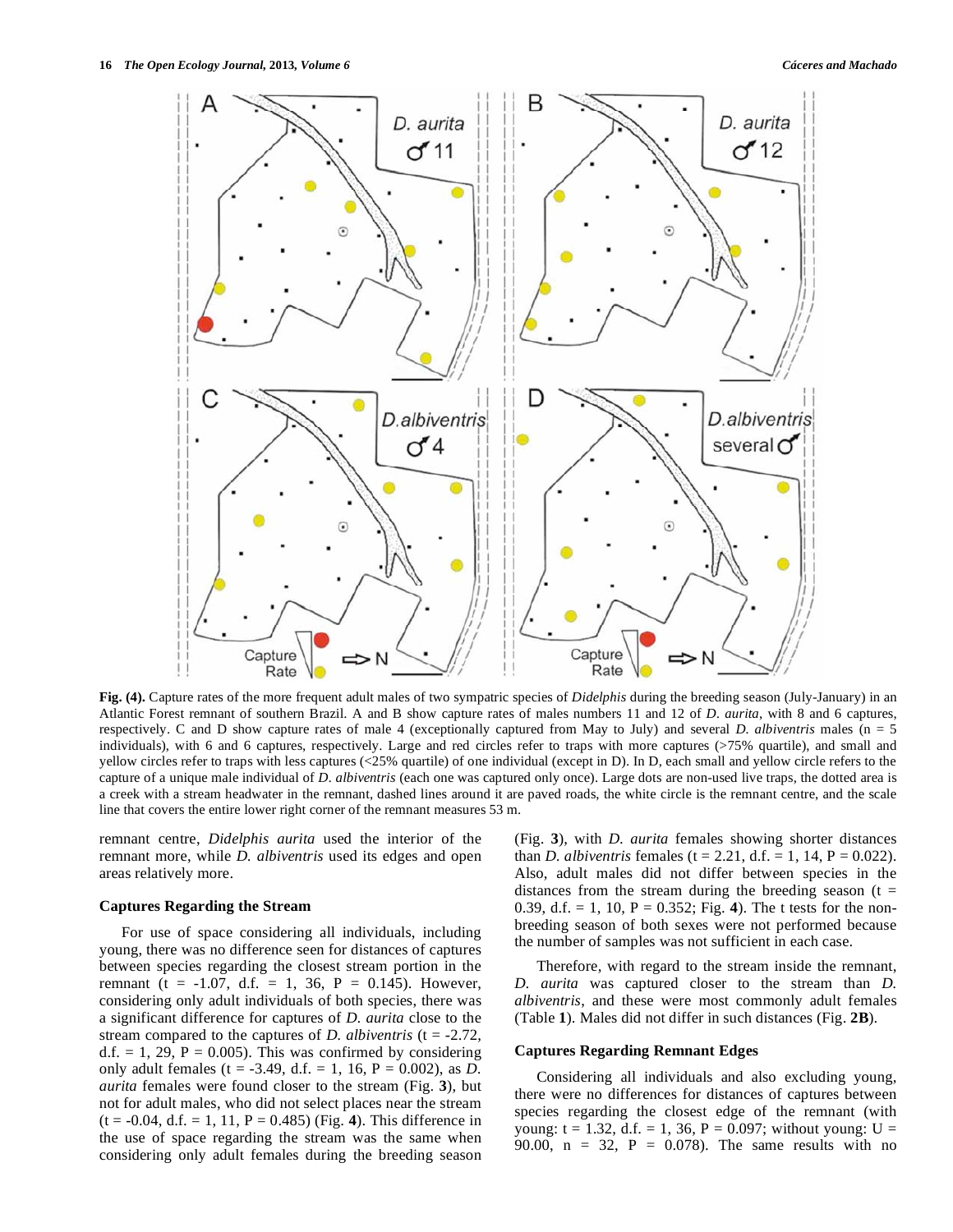**Table 1. Mean and Standard Deviation of Capture Distances of** *Didelphis aurita* **and** *D. albiventris* **Regarding to the Remnant Centre Stream, and Edges for all Individuals (Adults, Subadults and Young), Adults, Adult Females and Males, and the Last Ones During the Breeding Season (BS). Number of Individuals used in the Analyses is Shown in Parentheses. Data were not Enough for Analyses During the Non-Reproductive Season**

| <b>Centre of Remnant</b> | <b>All Individuals</b> | <b>Adults</b>   | <b>Females</b>   | <b>Females in BS</b> | <b>Males</b>    | <b>Males in BS</b> |
|--------------------------|------------------------|-----------------|------------------|----------------------|-----------------|--------------------|
| D. aurita                | $62.3 \pm 17.9$        | $61.3 \pm 20.3$ | $54.4 \pm 18.1$  | $58.0 \pm 16.4$      | $69.4 \pm 21.5$ | $65.1 \pm 19.0$    |
|                          | (18)                   | (16)            | (8)              | (7)                  | (8)             | (7)                |
| D. albiventris           | $69.6 \pm 18.2$        | $75.4 \pm 18.7$ | $76.7 \pm 21.8$  | $77.9 \pm 21.2$      | $72.9 \pm 11.6$ | $74.8 \pm 10.1$    |
|                          | (20)                   | (15)            | (10)             | (8)                  | (5)             | (5)                |
| <b>Stream</b>            |                        |                 |                  |                      |                 |                    |
| D. aurita                | $56.3 \pm 30.4$        | $59.5 \pm 30.8$ | $44.5 \pm 24.7$  | $51.7 \pm 21.8$      | $66.3 \pm 30.1$ | $77.0 \pm 31.6$    |
|                          | (18)                   | (16)            | (8)              | (7)                  | (8)             | (7)                |
| D. albiventris           | $81.2 \pm 49.5$        | $96.7 \pm 44.5$ | $107.5 \pm 45.8$ | $103.4 \pm 43.4$     | $75.2 \pm 36.8$ | $68.8 \pm 41.1$    |
|                          | (20)                   | (15)            | (10)             | (8)                  | (5)             | (5)                |
| <b>Edges</b>             |                        |                 |                  |                      |                 |                    |
| D. aurita                | $14.6 \pm 13.5$        | $16.4 \pm 12.5$ | $18.7 \pm 12.6$  | $15.8 \pm 9.8$       | $14.2 \pm 12.8$ | $15.6 \pm 13.1$    |
|                          | (18)                   | (16)            | (8)              | (7)                  | (8)             | (7)                |
| D. albiventris           | $7.6 \pm 18.1$         | $6.7 \pm 21.7$  | $4.7 \pm 26.3$   | $0.4 \pm 26.3$       | $10.6 \pm 8.1$  | $10.4 \pm 7.9$     |
|                          | (20)                   | (15)            | (10)             | (8)                  | (5)             | (5)                |

differentiation between species regarding captures and edges were obtained comparing only adult females ( $U = 26.00$ , d.f.  $= 19$ , P = 0.060), adult males (t = 0.55, d.f. = 1, 11, P = 0.298), females during the breeding season (U = 21.00, n = 16,  $P = 0.133$ ; Fig. 3), and males during the breeding season  $(t = 0.78, d.f. = 1, 10, P = 0.224; Fig. 4)$ ; these analyses were performed because the edges were sometimes close to the remnant centre or stream headwater (Fig. **1**). Therefore, capture distances from the remnant centre were equal for *D. albiventris* and *D. aurita* females, and the same was seen for males (Table **1**, Fig. **2C**).

## **Diet**

Regarding diet, five groups of vertebrates, invertebrates of 11 orders, and 24 species of 14 families of plants (fruits) were found in the diets of the two opossum species (Table **2**). In the overall comparison of the relative abundance of feeding items among opossum species, the results were significant for all of the datasets tested  $(N = 36$  total individuals) except for vertebrate items, but mainly for females  $(N = 21)$  during the breeding season  $(N = 23)$  (P < 0.01); that is, between the two species, females as well as all individuals during the breeding season differed significantly with regard to food consumption. This pattern was seen in the other comparisons made, such as for fruit category (all individuals,  $N = 36$ ,  $P = 0.001$ ), where females differed in their consumption but males did not (Table **3**). Nine fruit species (39%) were found to be consumed by *D. aurita* but not by *D. albiventris*, with differences also occurring in the rates of consumption (Table **2**). Overall, there was no difference in the abundance of vertebrate consumption  $(N =$ 

36,  $P = 0.081$ ) concerning the animal category, but there was for invertebrates ( $N = 36$ ,  $P = 0.004$ ).

Overall, the simplified index of Morisita (CH) revealed a feeding overlap between the two species ranging from 0.2 to 0.5, but with relatively lower values (that is, more differentiated diets) between females and also during the breeding season (Table **4**). As in the analysis of space use and the frequency of consumption of feeding items (which tended to segregate more between females than males in the comparison of species), the indices of feeding overlap for fruits were lower (CH  $= 0.19$ ) when compared with other food items  $(CH > 0.41)$ . For fruits, the index was lower between females (CH =  $0.22$ ) than between males (CH = 0.28), and was also lower during the breeding season (CH  $=$ 0.17) than in the non-breeding season (CH =  $0.25$ ). This means that *D. aurita* and *D. albiventris* females segregate more between each other when consuming fruits and particularly during the breeding season.

#### **Time of Activity**

With regard to the time of activity, there was no significant difference in the activity throughout the night between the two species of opossum (Kolmogorov-Smirnov test:  $D = 0.429$ ;  $n = 14$  *D. aurita* individuals and 7 *D. albiventris*;  $P > 0.05$  when considering adults and young. The activity of *D. albiventris* varied similarly regarding to the activity of *D. aurita*, although the intensity of use of the remnant area (with more different individuals) was higher for the latter species. The pattern of no differentiation remained, even when considering only adults ( $D = 0.400$ ; n = 12 and 5; P > 0.05), adult females (D = 0.233; n = 10 and 3;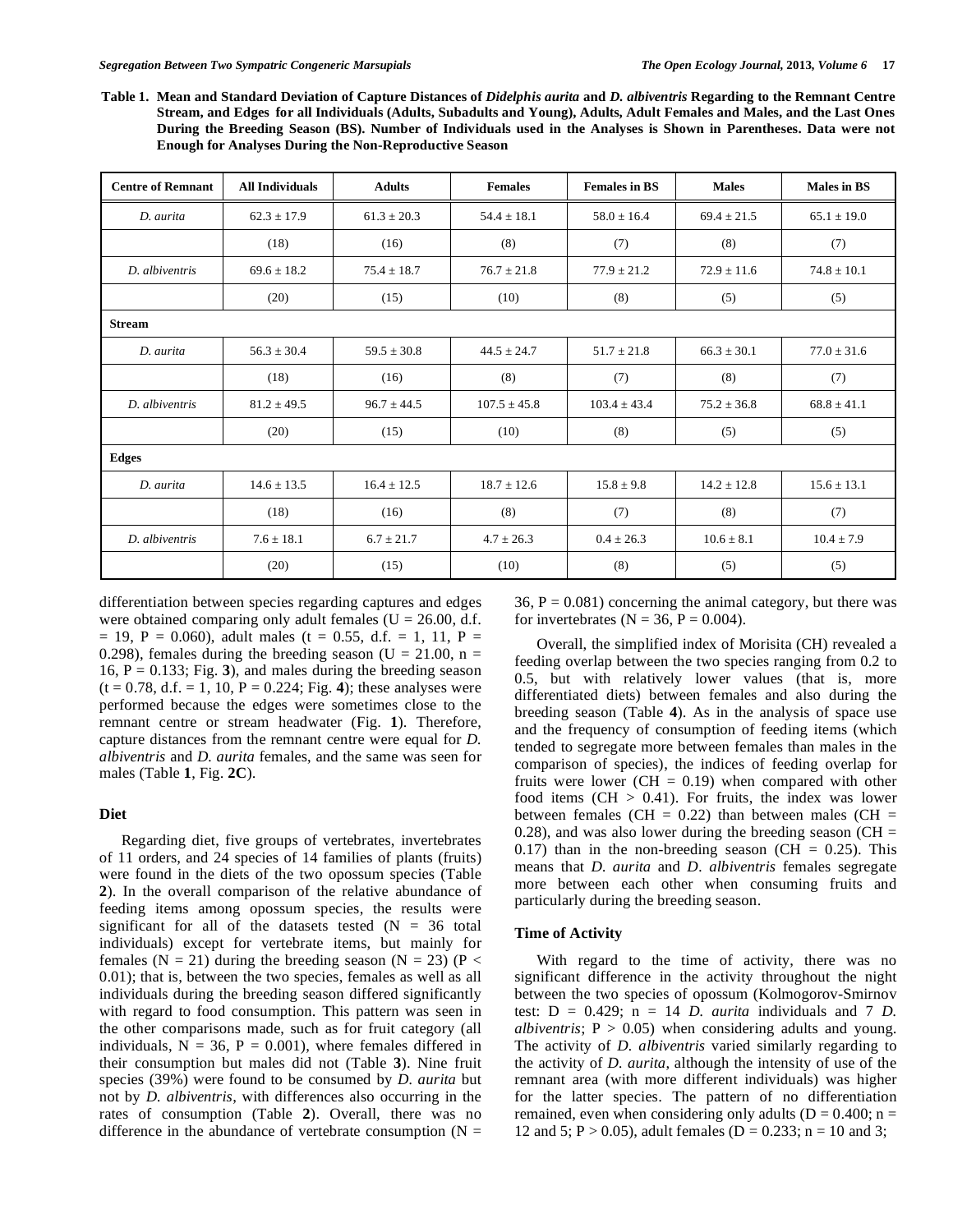## **Table 2. Frequencies of Occurrence (in %) of Food Items Found in Faeces of** *Didelphis aurita* **and** *D. albiventris* **in a 5-ha Remnant in the Atlantic Forest of Southern Brazil**

|                                        | Didelphis aurita                   |                  | Didelphis albiventris              |                  |
|----------------------------------------|------------------------------------|------------------|------------------------------------|------------------|
|                                        | $(N = 161)$                        |                  | $(N = 56)$                         |                  |
| <b>Food Items</b>                      | $\mathbf{0}_{\mathbf{0}}^{\prime}$ | $\mathbf n$      | $\mathbf{0}_{\mathbf{0}}^{\prime}$ | $\mathbf n$      |
| <b>Vertebrates</b>                     |                                    |                  |                                    |                  |
| Aves                                   | 29                                 | 46               | 30                                 | 17               |
| Mammalia                               | 17                                 | $28\,$           | 32                                 | $18\,$           |
| Reptilia                               | 14                                 | 23               | 14                                 | $\,8\,$          |
| Pisces                                 | $\mathbf{1}$                       | $\mathbf{1}$     | $\boldsymbol{0}$                   | $\boldsymbol{0}$ |
| Unidentified bones (probably Amphibia) | 11                                 | 18               | $\overline{4}$                     | $\sqrt{2}$       |
| <b>Invertebrates</b>                   |                                    |                  |                                    |                  |
| Isopoda                                | 12                                 | 20               | 11                                 | $\sqrt{6}$       |
| Decapoda                               | 29                                 | 47               | 14                                 | 8                |
| Blattariae                             | 24                                 | 39               | 48                                 | $27\,$           |
| Coleoptera                             | $71\,$                             | 115              | 73                                 | 41               |
| Hemiptera                              | $\mathfrak{Z}$                     | 5                | $\overline{4}$                     | $\overline{2}$   |
| Hymenoptera                            | 33                                 | 52               | 36                                 | $20\,$           |
| Lepidoptera                            | 6                                  | 10               | $\sqrt{4}$                         | $\sqrt{2}$       |
| Orthoptera                             | $\,8\,$                            | 13               | $\sqrt{5}$                         | 3                |
| Opiliones                              | 69                                 | 111              | 39                                 | 22               |
| Diplopoda                              | $75\,$                             | 121              | 46                                 | 26               |
| Gastropoda                             | $27\,$                             | 44               | 46                                 | 26               |
| Fruits                                 |                                    |                  |                                    |                  |
| Araceae                                |                                    |                  |                                    |                  |
| Asterostigma lividum                   | $\mathbf{1}$                       | $\boldsymbol{2}$ | $\boldsymbol{0}$                   | $\boldsymbol{0}$ |
| Arecaceae                              |                                    |                  |                                    |                  |
| Syagrus romanzoffiana                  | $\mathbf{1}$                       | $\overline{c}$   | $\boldsymbol{0}$                   | $\boldsymbol{0}$ |
| Cucurbitaceae                          |                                    |                  |                                    |                  |
| Cucumis sp.                            | $\overline{3}$                     | 5                | $\boldsymbol{7}$                   | $\overline{4}$   |
| Melothria cucumis                      | $11\,$                             | $17\,$           | $\sqrt{5}$                         | $\mathfrak{Z}$   |
| Erythroxylaceae                        |                                    |                  |                                    |                  |
| Erytrhoxylum deciduum                  | $\sqrt{2}$                         | $\overline{4}$   | $\sqrt{2}$                         | $\mathbf{1}$     |
| Moraceae                               |                                    |                  |                                    |                  |
| Morus nigra                            | $\sqrt{6}$                         | $10\,$           | $\overline{9}$                     | $\sqrt{5}$       |
| Myrtaceae                              |                                    |                  |                                    |                  |
| Psidium guajava                        | $\sqrt{2}$                         | $\overline{4}$   | $\sqrt{2}$                         | $\,1\,$          |
| Passifloraceae                         |                                    |                  |                                    |                  |
| Passiflora actinia                     | 38                                 | 61               | $\overline{9}$                     | $\mathfrak{S}$   |
| Piperaceae                             |                                    |                  |                                    |                  |
| Piper gaudichaudianum                  | $20\,$                             | 33               | $\overline{4}$                     | $\sqrt{2}$       |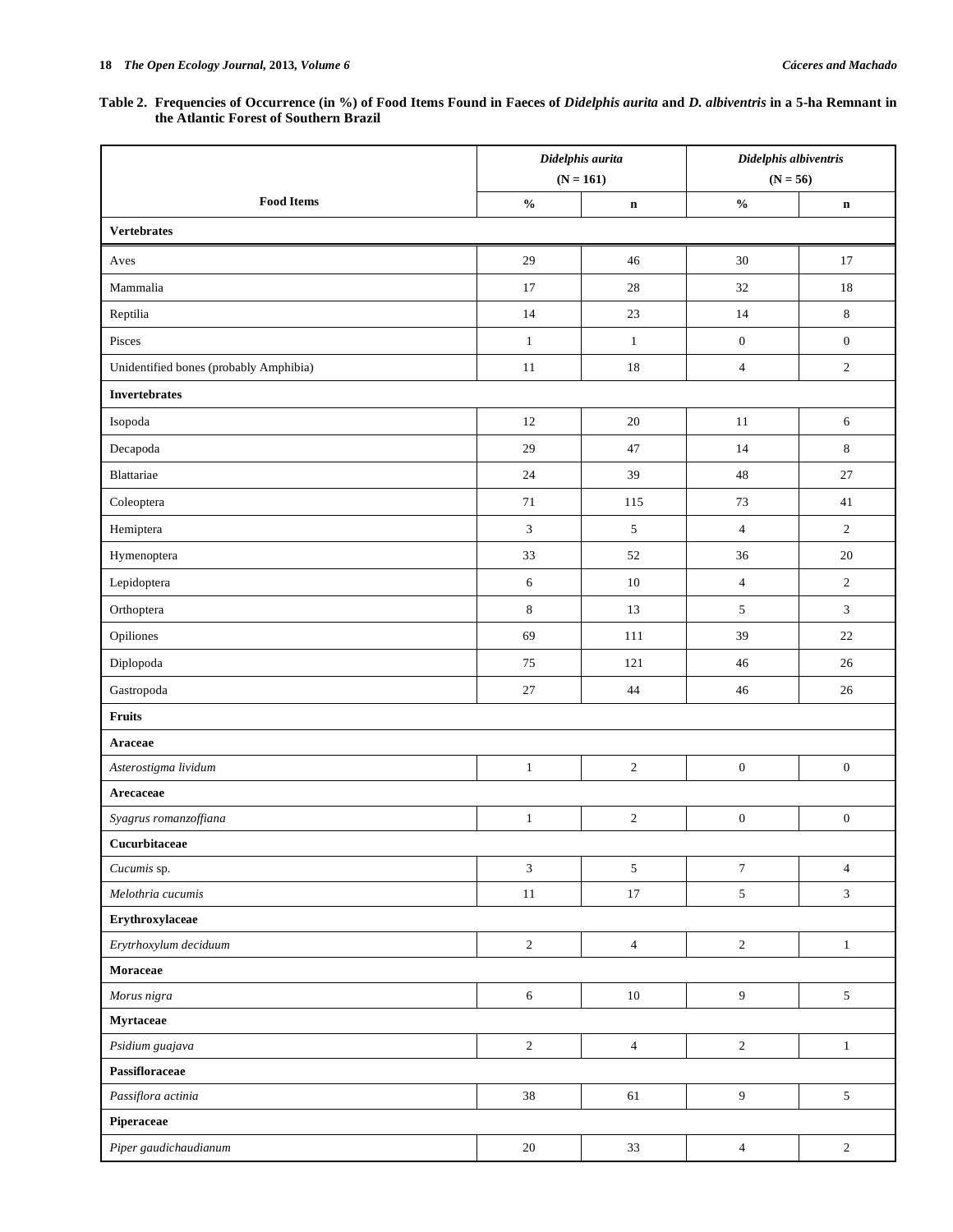**Table 2. contd…**

|                           | Didelphis aurita |                  | Didelphis albiventris |                  |
|---------------------------|------------------|------------------|-----------------------|------------------|
|                           | $(N = 161)$      |                  | $(N = 56)$            |                  |
| <b>Food Items</b>         | $\frac{0}{0}$    | $\mathbf n$      | $\frac{0}{0}$         | $\mathbf n$      |
| Rhamnaceae                |                  |                  |                       |                  |
| Hovenia dulcis            | $\sqrt{2}$       | 3                | $\boldsymbol{0}$      | $\boldsymbol{0}$ |
| Rosaceae                  |                  |                  |                       |                  |
| Rubus rosifolius          | $\overline{4}$   | 6                | $\overline{4}$        | $\overline{2}$   |
| Rubus sp.                 | $\overline{2}$   | $\overline{4}$   | $\tau$                | $\overline{4}$   |
| Rutaceae                  |                  |                  |                       |                  |
| Citrus sp.                | $\boldsymbol{0}$ | $\boldsymbol{0}$ | $\sqrt{2}$            | $\mathbf{1}$     |
| <b>Salicaceae</b>         |                  |                  |                       |                  |
| Casearia decandra         | $\mathbf{1}$     | $\mathbf{1}$     | $\boldsymbol{0}$      | $\boldsymbol{0}$ |
| Solanaceae                |                  |                  |                       |                  |
| Cyphomandra corymbiflora  | 6                | 9                | $\sqrt{4}$            | $\overline{c}$   |
| Physalis pubescens        | $\overline{2}$   | 3                | $\mathbf{0}$          | $\mathbf{0}$     |
| Solanum maioranthum       | $\mathbf{1}$     | $\mathbf{1}$     | 5                     | 3                |
| Solanum granulosoleprosum | 12               | 20               | $\overline{2}$        | $\mathbf{1}$     |
| Solanum pseudoquina       | $\mathbf{1}$     | $\mathbf{1}$     | $\mathbf{0}$          | $\boldsymbol{0}$ |
| Solanum sanctaecatharinae | 22               | 36               | 16                    | 9                |
| Solanum swartzianum       | 6                | 9                | $\sqrt{2}$            | $\mathbf{1}$     |
| Solanum sp.               | $\mathbf{1}$     | $\mathbf{1}$     | 11                    | 6                |
| Vassobia breviflora       | $\overline{4}$   | $\overline{7}$   | $\sqrt{2}$            | $\mathbf{1}$     |
| <b>Vitaceae</b>           |                  |                  |                       |                  |
| Vitis sp.                 | $\mathbf{1}$     | $\sqrt{2}$       | $\boldsymbol{0}$      | $\boldsymbol{0}$ |
| Unidentified seeds        | $\overline{2}$   | $\overline{4}$   | $\overline{7}$        | $\overline{4}$   |

N is the total number of faeces used, and n is the number of faeces a given food appeared.

**Table 3. Results of MANOVA Via Randomisation with 1,000 Resamplings, Based on Bray-Curtis Distance, by Comparing the Relative Abundance of Food Items in the Diet Between Two Congeneric and Sympatric Marsupial Species (***Didelphis aurita*  **and** *D. albiventris***) in an Atlantic Forest Remnant of Southern Brazil**

| <b>Items</b> | <b>Factors</b>      | Q    | <b>Sample Size</b> | P         |
|--------------|---------------------|------|--------------------|-----------|
| All items    | All individuals     | 0.78 | 17/19              | $0.002**$ |
|              | Males               | 0.43 | 7/8                | $0.019*$  |
|              | Females             | 0.63 | 10/11              | $0.009**$ |
|              | Breeding season     | 0.59 | 12/11              | $0.008**$ |
|              | Non-breeding season | 0.38 | 8/6                | $0.013*$  |
| Vertebrates  | All individuals     | 0.61 | 17/19              | 0.081     |
|              | Males               | 0.51 | 7/8                | 0.226     |
|              | Females             | 0.26 | 10/11              | 0.454     |
|              | Breeding season     | 0.59 | 12/11              | 0.065     |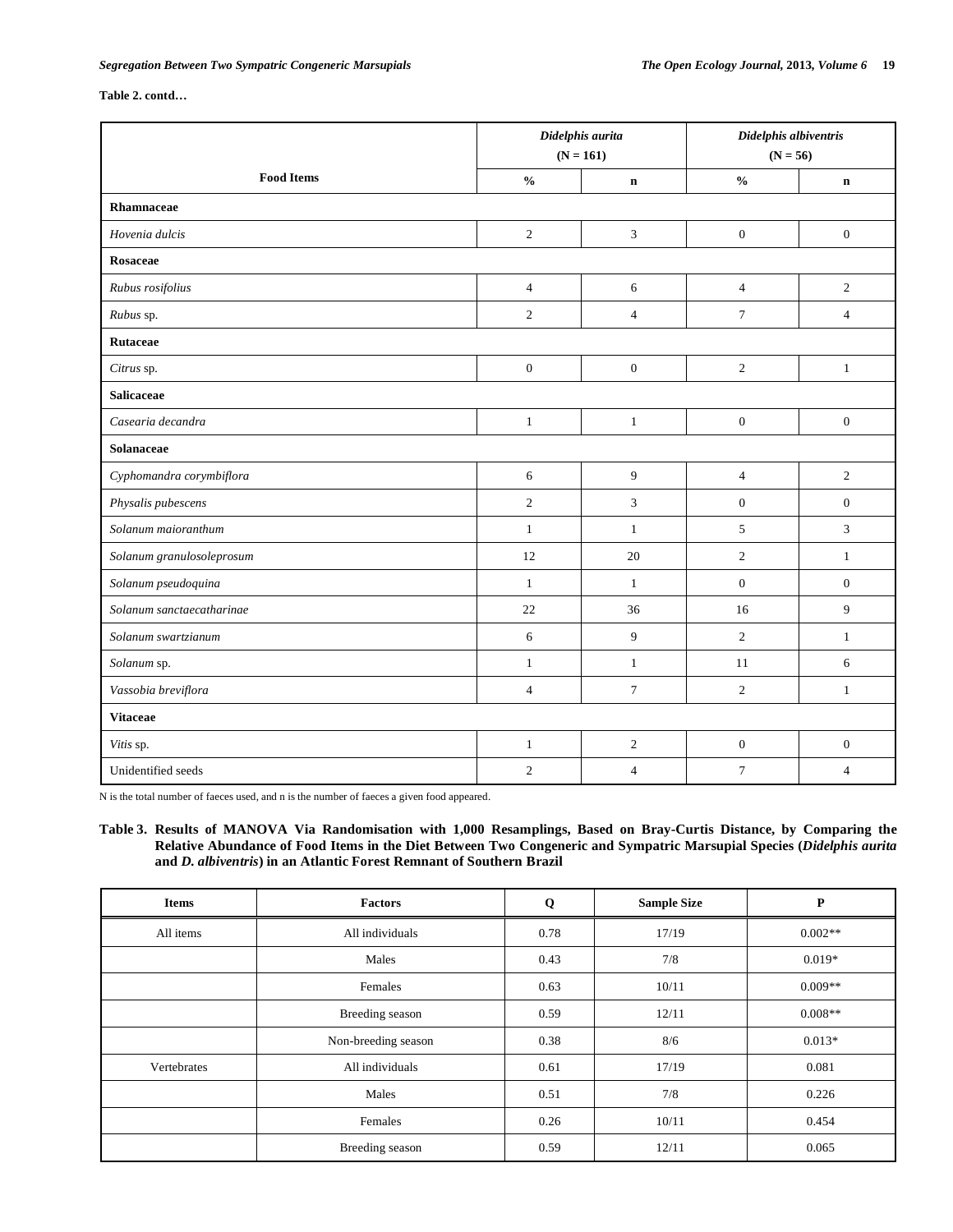| <b>Items</b>  | Factors             | Q    | <b>Sample Size</b> | ${\bf P}$ |
|---------------|---------------------|------|--------------------|-----------|
|               | Non-breeding season | 0.32 | 8/6                | 0.362     |
| Invertebrates | All individuals     | 0.58 | 17/19              | $0.004**$ |
|               | Males               | 0.37 | 7/8                | $0.028*$  |
|               | Females             | 0.45 | 10/11              | $0.013*$  |
|               | Breeding season     | 0.44 | 12/11              | $0.015*$  |
|               | Non-breeding season | 0.29 | 8/6                | $0.031*$  |
| Fruits        | All individuals     | 1.24 | 17/19              | $0.001**$ |
|               | Males               | 0.54 | 7/8                | 0.184     |
|               | Females             | 1.09 | 10/11              | $0.007**$ |
|               | Breeding season     | 0.91 | 12/11              | $0.003**$ |
|               | Non-breeding season | 0.71 | 8/6                | $0.011*$  |

Sample size is the number of sampled individuals of *Didelphis aurita* and *D. albiventris*, respectively before and after the bar. Q is the value generated by the test as the sum of the squares.  $* P < 0.05$ ,  $* P < 0.01$ .

| Table 4. Index of Feeding Overlap (CH; Simplified Morisita) Between Two Sympatric Species Marsupials (Didelphis aurita and D.     |
|-----------------------------------------------------------------------------------------------------------------------------------|
| <i>albiventris</i> ) in an Atlantic Forest Remnant of Southern Brazil. The Lowest Values are in Bold, Meaning More Segregation in |
| Diet                                                                                                                              |

| <b>Items</b>   | <b>All Individuals</b> | <b>Females</b> | <b>Males</b> | <b>Breeding Season</b> | <b>Non-Breeding Season</b> |
|----------------|------------------------|----------------|--------------|------------------------|----------------------------|
| All food items | 0.42                   | 0.35           | 0.39         | 038                    | 0.41                       |
| Vertebrates    | 0.44                   | 0.44           | 0.46         | 0.33                   | 0.38                       |
| Invertebrates  | 0.47                   | 0.47           | 0.43         | 0.34                   | 0.40                       |
| Fruits         | 0.19                   | 0.22           | 0.28         | 0.17                   | 0.25                       |

 $P > 0.05$ ) or females in breeding season ((D = 0.400; n = 10) and 2;  $P > 0.05$ ).

# **DISCUSSION**

The hypothesis that morphologically similar species that coexist in the same region differ according to the main dimensions of niches (Schoener, 1974) was confirmed in this study. With regard to our results, other similar studies involving these sympatric species should confirm our findings. We discuss the relevance of this phenomenon here, by comparing the realised niche of both opossum species in other localities where they do not occur in sympatry, in order to understand whether there is an ecological shift in our study area.

This segregation is thought to be spatial at the beginning, because *D. aurita* occupied the remnant area more frequently and accounted for more recaptures; also, *D. aurita*  dominated its interior, becoming the resident species (Cáceres, 2003). This pattern was basically represented by females of both species, which clearly segregated spatially (Fig. **3**), unlike males that moved across the study area without any clear spatial segregation (see Davis, 1945). Males, though in a minor number, are thought to have been adequately sampled for these unique populations studied; however, replications by testing other populations are needed. Thus, regarding the remnant centre and stream, its interior was occupied by female *D. aurita*, as the area contains resources thought to be important for this species, such as portions of undisturbed stream with inherent feeding resources (Cáceres, 2003). This behavioural difference regarding sex in the use of space could be related to the promiscuous social system of *D. aurita* (Cáceres and Monteiro-Filho, 2001), in which females are territorial (see also Ryser, 1992), which could eventually occur for *D. albiventris*. These will imply a defence of exclusive richer sites (Ostfeld, 1990), such as the litter invertebrates as food and the vertical stratum for fruits and other resources by *D. aurita* (Cáceres, 2003, Mendel *et al*., 2008). Both young and adult *D. aurita* are known to explore the vertical stratum of the forest (Cunha and Vieira, 2003), and the same has been reported for *D. albiventris* (Sanches *et al*., 2012). Nevertheless, it is expected that *D. albiventris* use the forested habitat in a more horizontal manner (including also open vegetation and forest edges) and *D. aurita* use a more vertical approach, based on their distributional ranges (Cáceres *et al*., 2007; Emmons and Feer, 1997). This segregation in the use of the vertical habitat is known for sympatric species of *Dasyurus* in Australia, with some species being more forest dwelling and using the vertical stratum more than others (Dickman, 1987; Jones and Barmuta, 2000).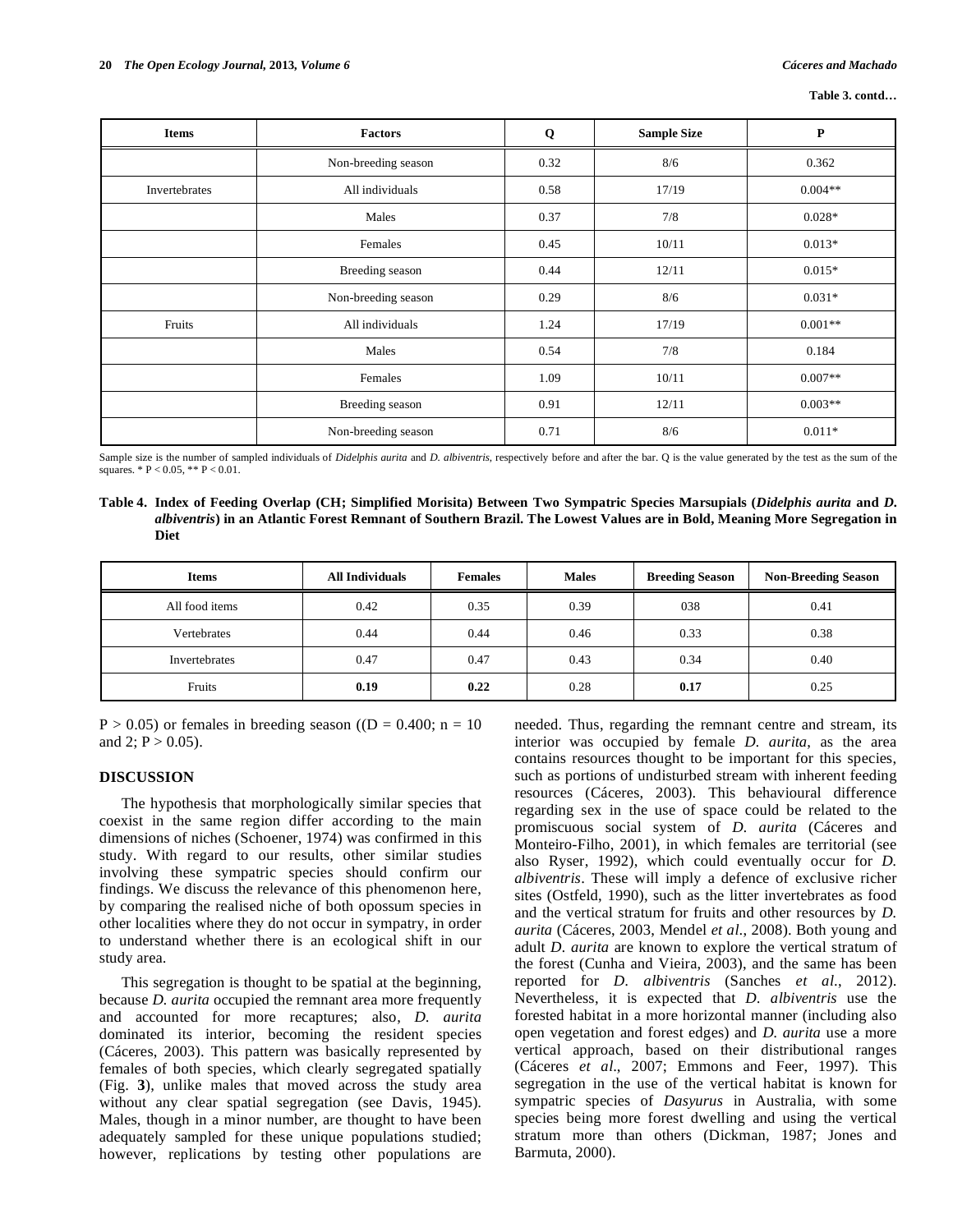The spatial segregation of females of the two *Didelphis* species could simply be a result of the past competition (and not actual) between such species (see Jones and Barmuta, 2000, for a similar discussion), but we have concerns about this. Firstly, both species are congeneric and have originated very recently from a common ancestor, exhibiting only 5.7% of molecular differentiation (Costa and Patton, 2006). That suggests that the species are closely related, and their habits are thought to be similar, as the scansorial movements and the frugivory-omnivory diets (Emmons and Feer, 1997). Moreover, *D. albiventris* female use the interior of remnants regularly when not in sympatry with *D. aurita* (Almeida *et al*., 2008; Cáceres *et al*., 2008; Sanches *et al*., 2012; Talamoni and Dias, 1999; R.F. Machado, pers. comm.). *Didelphis aurita* has not been reported to preferentially use stream sites for resources (except for the own study area; Cáceres, 2003). In fact, *D. aurita* is known to occur in many different environments along its distribution, from the interior and edges of forest fragments to open areas (Cerboncini *et al*., 2011; Davis, 1945; Mendel *et al*., 2008; Pires *et al*., 2002).

*Didelphis aurita* females have core areas within their home ranges, which are richer in resources, and tend not to be shared with other conspecifics (Cáceres, 2003). Therefore, instead of a simple spatial segregation between species, we postulate that these females will defend their territory not only against their conspecifics, but also against females of *D. albiventris* when in sympatry, since they are similar in size and closely related. *Didelphis aurita* females exhibit exclusive areas of use that are influenced by food distribution, which is thought to be more important in specific parts of the remnant, like near the stream (e.g. for crabs) and at sites that are rich in Solanaceae, Passifloraceae and Piperaceae fruiting plants (Cáceres, 2003; Cáceres and Monteiro-Filho, 1999; Carvalho *et al*., 2005). Some parts of the remnant (mostly including edges that are not frequently explored by *D. albiventris* females) were highly used as well, because of the concentration of pioneer plant fruits consumed by *D. aurita* (Cáceres, 2003; Fig. **3**). As a result, there were no differences seen when the use of edges between the two opossum species was compared, besides the fact the edges were sometimes close to the stream headwater (Fig. **1**).

Differentiation in diets between the two species was revealed mainly due to the fruit consumption, which is thought to be derived from the spatial segregation between species in the study area. Moreover, such differences were more important for females, and during the breeding season, as expected, since food will be important for lactating females (Julien-Laferrière and Atramentowicz, 1990). On the other hand, *D. albiventris* seems to be capable of surviving in highly urbanised environments, consuming a variety of food items (Cáceres, 2002; Cantor *et al*., 2010).

*Didelphis aurita* does not inhabit highly disturbed environments, in contrast to *D. albiventris,* at least in the Araucaria mixed forest where the species is rather rare (Cáceres *et al*., 2007). We presume that *D. aurita* in the Araucaria domain will always depend on forest remnants to survive as a population, even though eventual movement to open areas is needed (Cáceres, 2003; Cerboncini *et al*., 2011; Pires *et al.*, 2002). In fact, the southern population of *D*.

*aurita* in the Atlantic Forest is thought to be reducing and losing areas for *D. albiventris* due to the high fragmentation level in the region (Cáceres *et al*., 2007). The potential to colonise urban and disturbed sites by *D. albiventris* is thought to be higher than that for *D. aurita*, provided that the former species is capable of surviving even in central, urbanised areas of Curitiba city (Cáceres, 2000). Moreover, a collected specimen of *D. aurita* (MHNCI 428) collected and deposited in the Capão da Imbuia Museum of Natural History at Curitiba confirms that *D. aurita* has previously inhabited the now well-urbanised zone of this museum in 1967, but that region (including forest interiors) today is only occupied by *D. albiventris* (N.C. Cáceres, pers. obs.). The hypothesis of differential habitat requirements between these congeneric species is supported by our results regarding both spatial segregation and diet. If indeed these two species are ecologically segregated by the use of horizontal space (i.e., *D. albiventris* using more grasslands and *D. aurita* more forests, not implying in niche shift), our results could mean more phylogenetic constraints between these two congeneric species than ecological shift, or a mix of both. However, our results, based on the literature, point more to an existence of ecological shift.

Although there is a higher availability of resources for marsupials during the breeding season (Cáceres and Monteiro-Filho, 2001; Gentile *et al*., 2004; Julien-Laferière and Atramentowicz, 1990), it is thought that *D. aurita* females more intensely defend the interior or richer sites of a forest remnant (e.g. close to stream; Cáceres, 2003) in this period to protect resources, especially those associated with feeding (Mendel *et al*., 2008) and shelters (e.g. Hossler *et al*., 1994), thereby compensating for the increased energy expenditure caused by pregnancy and long lactation. Assuming this behaviour, they visit occasionally forest gaps and edges for fruits of pioneer plants (Cáceres, 2003; Cáceres *et al.*, 1999; Carvalho *et al*., 2005). During the breeding season, there is a close relationship between the increase in litter biomass of the forest floor, which harbours soil invertebrates, and the population density of *D. aurita* females (Gentile *et al*., 2004; Mendel *et al*., 2008), which highlights the importance of such food resources for pregnant and lactating females of the species when living in small forest remnants.

Studies on the sympatric canids *Cerdocyon thous* (Linnaeus, 1766) and *Lycalopex gymnocercus* (G. Fischer, 1814), which are two species that are also similar morphologically, have recently revealed that they differ mainly in the period of activity when they live in sympatry in the Araucaria mixed forest, as *L. gymnocercus* changes its time of activity to avoid meeting with *C. thous* (Di Bitetti *et al*., 2009; Vieira and Port, 2007). Marsupials such as *Didelphis* are more night-dependent for their activities, since they are exclusively nocturnal (Emmons and Feer, 1997), unlike the mentioned canids that are arrhythmic, and can use day or night for activities. This facilitates the adjustment of behavioural strategies of such canids for coexistence in order to avoid competition between them (Di Bitetti *et al*., 2009). Our data show that there is no differentiation in the pattern of activity between opossum species throughout the night. However, because our sample size is lower for *D. albiventris* in this analysis, the possibility of some differentiation in nocturnal activity between the two species is not rejected.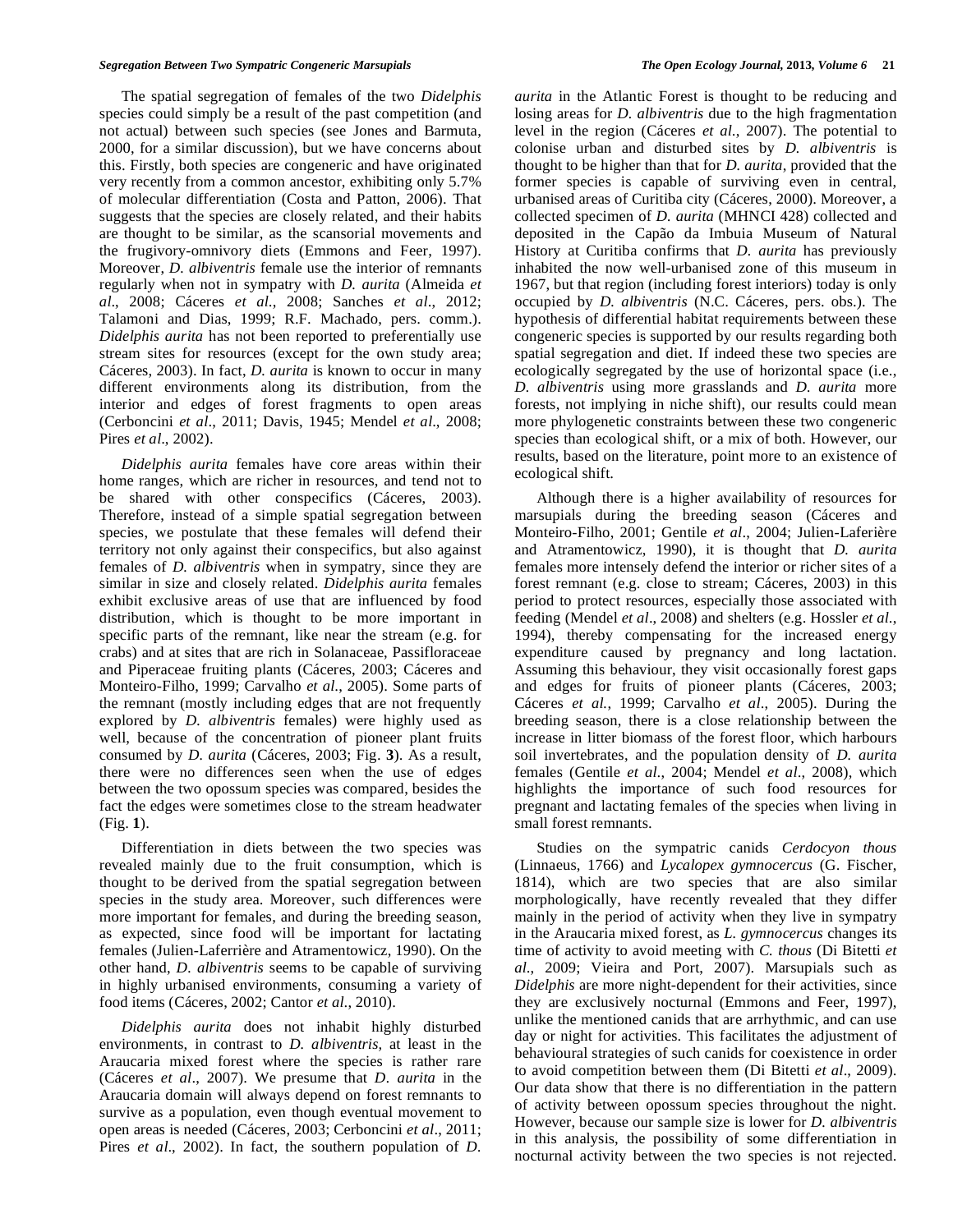However, observing the genus *Antechinus* in Australia, sympatric species segregate spatially rather than temporally regarding niche dimensions (Dickman, 1986), as is shown here for opossums.

Moreover, the Virginia opossum *D. virginiana* has shown evidence of interspecific competition with the racoon *Procyon lotor* in North America, which is an example of one species that can significantly shift its space use because the interference of an ecologically, but not phylogenetically similar species (Ginger *et al*., 2003). If this interaction is plausible, as in *Antechinus* species, the conflict between congeneric species, such as *Didelphis,* when living in sympatry is reasonable.

Despite all evidence, we cannot definitively conclude if there is a competition phenomenon actually occurring in such species of *Didelphis* living in sympatry. Thus, we have evidence of an ecological segregation, and a shift of niche when in sympatry, which is shown by *D. albiventris* occupying more edges and open areas than expected (because the species is also found in forest interiors; e.g. Sanches *et al*., 2012), and *D. aurita* more commonly occupying the proximities of stream (also new in the literature) in the remnant interior. However, if the competition hypothesis is true, we believe that in the case of *Didelphis* females, competition can occur directly, by interference, through aggressive behaviours, sounds, urine and faeces (Burt, 1943), where females of a species will actively chase away the females of other species. Thus, the primary interspecific competition for space use between such females may have led to a reduction of overlap in feeding habitats exhibited by the species according to our data.

South America presents a great diversity of vegetations, which allows the coexistence of many mammalian species in ecotonal areas, some of which are congeneric and morphologically similar (Emmons and Feer, 1997). In this context, *D. albiventris* is related more to open habitats, such as savannahs and grasslands, and *D. aurita* related more to forest habitats as is the Atlantic Forest (Cáceres *et al*., 2007; Emmons and Feer, 1997). Currently, *D. albiventris* and *D. aurita* distributions meet in the Araucaria mixed forest domain in southern Brazil (Cáceres *et al*., 2007), which is a region of tension between vegetation types (Leite, 2002), and thus of possible generalised sympatry between these two species (Cáceres *et al*., 2007). Therefore, we predict that they are not totally syntopic when living in sympatry in the Araucaria domain because of the mentioned mechanisms of ecological segregation in space and diet shown by females.

As the occurrence of grasslands around remnants of natural forest patches in the Araucaria forest is common (IBGE, 1992; Leite, 2002), we believe that the spatial and feeding segregation between these two species would also occur in less disturbed areas of this vegetation type. Although we have no replicates for other populations, we believe that our results are evidence for interspecific competition between these two species of *Didelphis*, given the morphological, ecological, and phylogenetic proximity of such species, showing an ecological niche shift regarding the natural habits of at least one of the species involved, *D. albiventris*, by being maintained apart from the richest parts of the remnant. *Didelphis aurita*, on the other hand, is found significantly closer to the remnant centre and stream.

Therefore, we showed that when two similar marsupial species are together in sympatry in the Araucaria forest, there is an ecological shift in at least one of these species, particularly related to sex, season, and resource requirements. We think this is a case of interspecific competition, particularly between females, rather than simply niche segregation (the ghost of competition past), with both species shifting their realised niches in this situation of sympatry.

#### **CONFLICT OF INTEREST**

The authors confirm that this article content has no conflict of interest.

## **ACKNOWLEDGEMENTS**

We would like to thank Marcelo M. Weber, Geruza L. Melo and two anonymous reviewers for the critical review of the early version of the text, Pró-Reitoria de Pesquisa e Pós-Graduação at Universidade Federal de Santa Maria for the assistance provided in translating the manuscript (Ed. Pró-Publicações Internacionais), and Francesco Carotenuto for helping with the figures and insights. NCC is a CNPqresearch fellow in Brazil and currently a research fellow in Italy with resources of CNPq and Federal University of Santa Maria.

## **REFERENCES**

- Almeida, AJ, Torquetti, CG &Talamoni, AS (2008) Use of space by neotropical marsupial *Didelphis albiventris* (Didelphimorphia: Didelphidae) in an urban forest fragment. *Revista Brasileira de Zoologia*, 25, 214-9.
- Ayres, M, Ayres, MJ, Ayres, DL & Santos, AS (2007) *BioEstat 5.0: Aplicações Estatísticas nas Áreas das Ciências Biológicas e Biomédicas*, 5nd Ed, Sociedade Civil Mamirauá/CNPq, Belém.
- Begon, M, Harper, J& Townsend, C (2006). In: Begon, M, Harper, J, Townsend, C (Eds) *Ecology: from Individuals to Ecosystems*, Oxford, *Blackwell* Scientific Publications 227-65.
- Burt, WH (1943) Territoriality and home range concepts as applied to mammals. *Journal of Mammalogy*, 24, 346-52.
- Cáceres, NC (2000) Population ecology and reproduction of the white-eared opossum, *Didelphis albiventris* (Mammalia, Marsupialia), in an urban environment of southern Brazil. *Revista Ciência e Cultura*, 52, 171-4.
- Cáceres, NC (2002) Food habits and seed dispersal by the white-eared opossum, *Didelphis albiventris*,in southern Brazil. *Studies on Neotropical Fauna and Environment*, 37, 97-104.
- Cáceres, NC (2003) Use of the space by the opossum *Didelphisaurita*Wied-Newied (Mammalia, Marsupialia) in a mixed forest fragment of southern Brazil. *Revista Brasileira de Zoologia*, 20, 315-22.
- Cáceres, NC, Casella, J, Vargas, CF, Prates, LZ, Tombini, AAM, Goulart, CS & Lopes, WH (2008) Distribuição geográfica de pequenos mamíferos não voadores nas bacias dos Rios Araguaia e Paraná, região centro-sul do Brasil. *IheringiaSérie Zoologia*, 98, 1-8.
- Cáceres, NC, Cherem, J & Graipel, ME (2007) Distribuição geográfica de mamíferos terrestres na região sul do Brasil. *Ciência&Ambiente*, 35, 167-80.
- Cáceres, NC, Dittrich, VAO & Monteiro-Filho, ELA. (1999) Fruit consumption, distance of seed dispersal and germination of Solanaceous plants ingested by the common opossum *(Didelphisaurita)* in southern Brazil. *Rev Ecol Terre Vie* 54: 225- 34.
- Cáceres, NC&Monteiro-Filho, ELA (1998) Population dynamics of the common opossum, *Didelphismarsupialis* (Mammalia, Marsupialia), in southern Brazil. *Mammalian Biology*, 63, 169-72.
- Cáceres, NC &Monteiro-Filho, ELA (2001) Food habits, home range and activity of *Didelphisaurita* (Mammalia, Marsupialia) in a forest fragment of Southern Brazil. *Studies on Neotropical Fauna and Environment*, 36, 85-92.